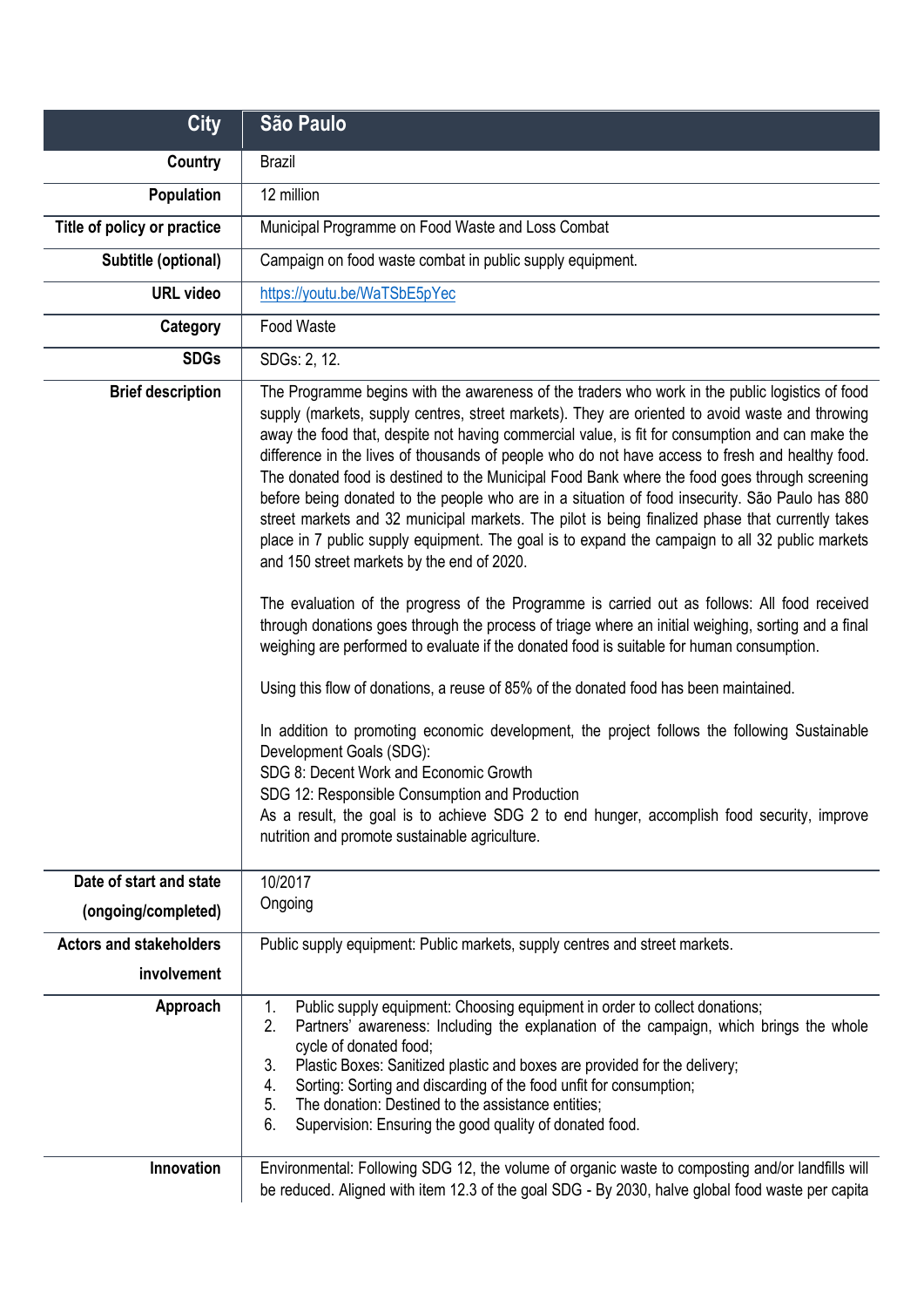|                              | at the retail and consumer levels and reduce food losses along production and supply chains,<br>including post-harvest losses.                                                                                                                                                                                                                                                                                                                                                                                                                                          |
|------------------------------|-------------------------------------------------------------------------------------------------------------------------------------------------------------------------------------------------------------------------------------------------------------------------------------------------------------------------------------------------------------------------------------------------------------------------------------------------------------------------------------------------------------------------------------------------------------------------|
|                              | Socioeconomic: The Programme includes the beneficiaries of the Programme of Work Operation<br>in the dynamics of awareness of merchants, collections and sorting, where they receive a monthly<br>financial aid with the ultimate goal of reinserting them into the employment market. Income<br>generation in this Programme is attributed to the goals of the SDG 8, to promote constant,<br>inclusive and sustainable economic growth. The Programme has already created 100 vacancies<br>in the Work Operation Programme and could generate new jobs in the future. |
|                              | Food Security: Where good quality and fresh food is brought to the population in a situation of<br>high vulnerability. Thereby, the campaign allows, in an innovative way, to work the three problems<br>at once. There is nothing similar in the municipality.                                                                                                                                                                                                                                                                                                         |
|                              | The challenge in 2019 is to implement a new model to facilitate the auxiliary operations registered<br>in the Municipal Food Bank, to promote the awareness regarding waste production.                                                                                                                                                                                                                                                                                                                                                                                 |
| Impact                       | Impact I - Food Security<br>The Programme plays an extremely important role in promoting the distribution of healthy food<br>suitable for human consumption to people in a condition of food insecurity. Through the 310<br>charitable institutions (charities) registered in the Municipal Food Bank, about 120 thousand<br>people in situations of social vulnerability are impacted. From the beginning of the Programme<br>(October 2017) until the end of May 2019, 170 tons of food were collected.                                                               |
|                              | Impact II - Socioeconomic<br>The Programme also promotes the training and reintegration into the employment market of<br>unemployed people in situations of social and economic vulnerability. The beneficiaries, mostly<br>homeless and immigrants, participate directly in activities related to the collection of food and<br>integrated qualification courses on the good practices of food manipulation, permaculture,<br>personal finance and socio-emotional capacities.                                                                                         |
|                              | Impact III - Environmental<br>From an environmental point of view, the campaign aims to fight waste and contributes to the<br>reduction of solid waste creation and, consequently, to the reduction of the costs generated in the<br>disposal, fulfilling the National Policy of Solid Waste (Federal Law 12.305/10).                                                                                                                                                                                                                                                   |
| Inclusion                    | The implementation of the Programme, in a city of the size of São Paulo, with 12 million people,<br>where food waste prevails and the number of people in food insecurity, according to a survey<br>carried out in 2015 by Institute of Economic Research Foundation - FIPE, is about 16 thousand<br>street dwellers. This number is increasing.                                                                                                                                                                                                                        |
|                              | From the outset, the campaign promoted a dialogue between members of public authorities, civil<br>society and the private sector to develop a consistent and comprehensive public policy, that could<br>affect the city from a social, economic and environmental point of view, proposing solutions to<br>problems such as food waste and food insecurity.                                                                                                                                                                                                             |
| <b>Adversity coefficient</b> | The action brings two major challenges: the logistics and work dynamics of traders. As for<br>logistics, the challenge is not being able to cover all the municipal supply equipment, with the<br>reduced number of trucks that the Municipal Food Bank Programme has. Therefore, a second<br>project within this action is already being developed, where the goal is to connect the entities<br>directly at the point of the generation of waste (markets and street markets). This approach will                                                                     |